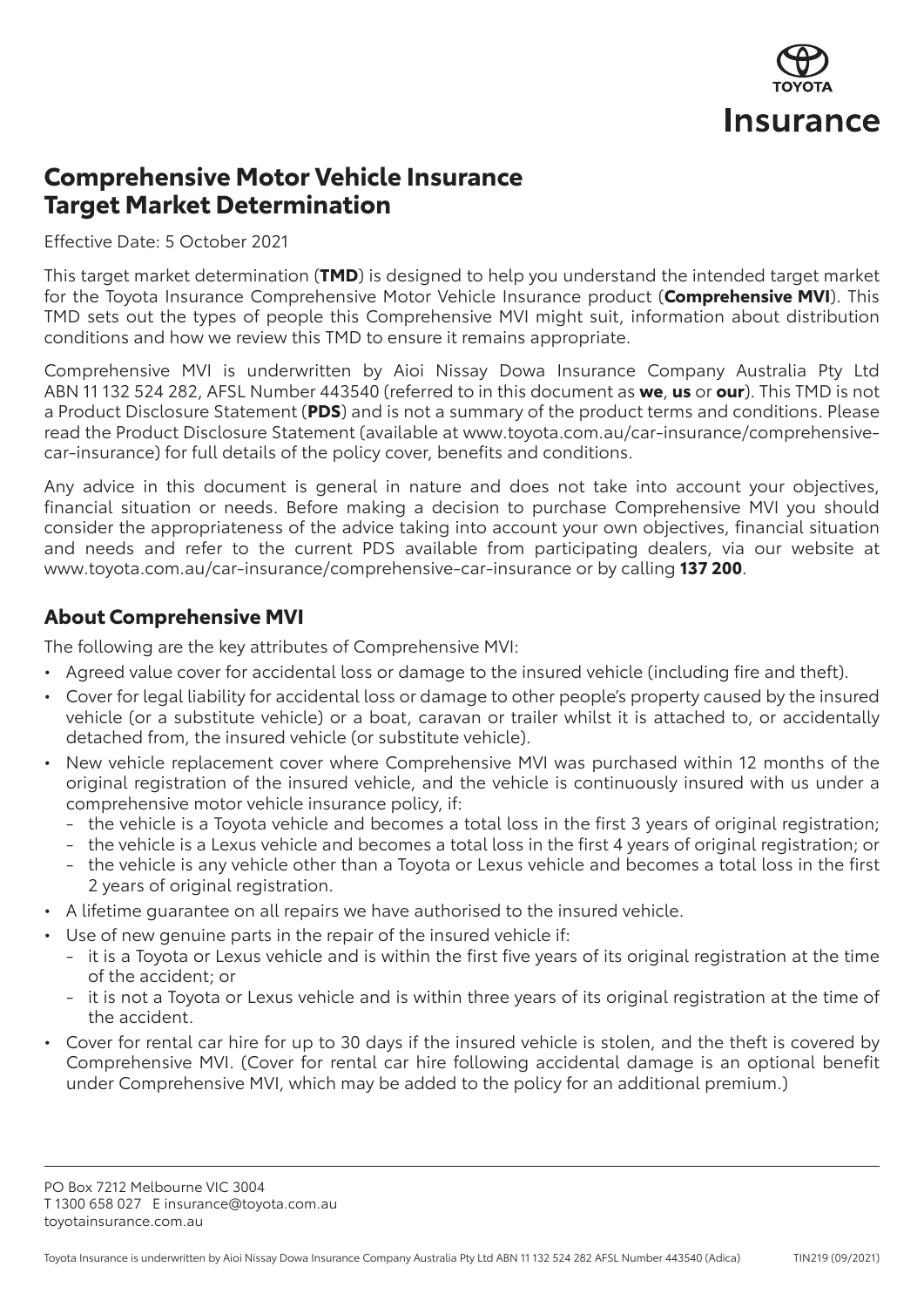### **Target market**

Comprehensive MVI is designed for vehicle owners who may experience a financial burden should accidental loss or damage to their vehicle occur, or legal liability arise because of loss or damage to someone else's property caused by their vehicle (the **likely objectives, financial situation and needs**).

Comprehensive MVI is likely to be consistent with these likely objectives, financial situation and needs because:

- it covers the key events related to the vehicle that are likely to result in consumer loss (being accidental damage to or theft of the insured vehicle, or legal liability to pay compensation for loss or damage to someone else's property arising out of an accident involving the insured vehicle);
- it provides consumers with certainty as to the amount their vehicle is covered for during the period of cover (being the agreed value); and
- it provides additional benefits for circumstances that are likely to arise from an insured event (for example, towing and storage fees, loss of personal items inside the vehicle, and use of a rental car following theft).

The below table describes the types of consumers who form the target market for Comprehensive MVI, as well as the consumers who fall outside the target market. Because Comprehensive MVI is designed for vehicle owners, this description includes references to the types of vehicles for which Comprehensive MVI is suitable.

| <b>Suitable for:</b>                                                                                                                                                                                                                                                                                                                                                                                                                                           | <b>Unsuitable for:</b>                                                                                                                                                                                                                                                                                                                                                                                                                                                                                                                                                                                                                                                                                                                                     |
|----------------------------------------------------------------------------------------------------------------------------------------------------------------------------------------------------------------------------------------------------------------------------------------------------------------------------------------------------------------------------------------------------------------------------------------------------------------|------------------------------------------------------------------------------------------------------------------------------------------------------------------------------------------------------------------------------------------------------------------------------------------------------------------------------------------------------------------------------------------------------------------------------------------------------------------------------------------------------------------------------------------------------------------------------------------------------------------------------------------------------------------------------------------------------------------------------------------------------------|
| • Vehicles registered in Australia that are in a safe<br>and roadworthy condition.<br>• Vehicles that are used for private use or business<br>use (other than for the types of excluded uses<br>listed adjacent).<br>• Vehicles that are used for limited rideshare use<br>(up to 35 hours per week).<br>• People who want certainty of knowing the<br>amount that their vehicle will be covered for<br>(as Comprehensive MVI provides agreed value<br>cover). | • Heavy vehicles such as trucks (with a gross<br>vehicle mass of more than 5 tonnes), buses and<br>prime movers.<br>• Vehicles that are not imported<br>the<br>by<br>manufacturer/Australian distributor, or<br>are<br>homemade or construction kit vehicles.<br>• Vehicles worth more than \$300,000.<br>• Vehicles that are registered in another country<br>or are in an unsafe or unroadworthy condition.<br>• Vehicles used in connection with emergency,<br>law enforcement or security services.<br>• People who hire out or use their vehicle for fare<br>or reward (other than limited rideshare we agree<br>to cover), including purposes such as fast food<br>delivery and paid driving lessons.<br>• People who require cover when using their |
|                                                                                                                                                                                                                                                                                                                                                                                                                                                                | vehicle for motor sports or contests.                                                                                                                                                                                                                                                                                                                                                                                                                                                                                                                                                                                                                                                                                                                      |

#### **Distribution conditions**

Comprehensive MVI is designed to be distributed by our agent Toyota Finance Australia Limited ABN 48 002 435 181, AFSL Number 392536 (**TFA**) via:

- the website [www.toyotainsurance.com.au](http://www.toyotainsurance.com.au);
- its appointed representatives at participating dealerships; or
- the Toyota Insurance National Customer Solutions Centre.

We may also directly distribute Comprehensive MVI through our representatives at the call centre(s) that we operate.

Both we and TFA can only distribute our product through representatives that have received adequate training from us, and when they agree to follow the guidance we give to them regarding selling Comprehensive MVI (including, for example, sales scripting). Online content and sales scripting will include questions to confirm that any potential policyholders meet the key eligibility criteria of Comprehensive MVI.

The above distribution conditions make it likely that Comprehensive MVI will only be distributed to consumers that fall within the target market described earlier in this TMD because:

- TFA and its representatives have knowledge of the policy cover, benefits and conditions of Comprehensive MVI, as do our representatives; and
- the sales processes (both for online sales or in-person/over-the-phone sales) are specifically designed to identify consumers outside the target market and prevent Comprehensive MVI being sold to those customers.